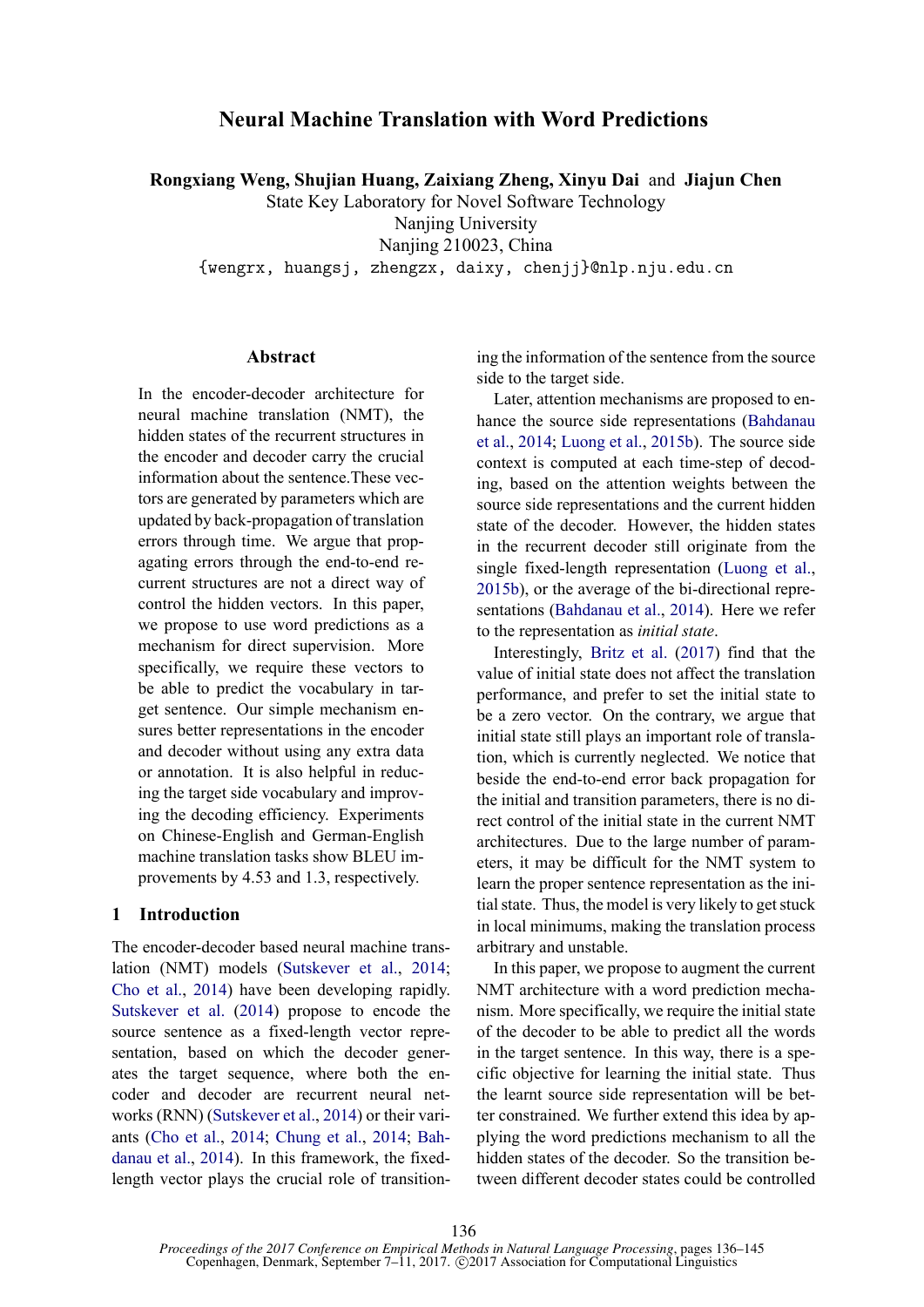as well.

Our mechanism is simple and requires no additional data or annotation. The proposed word predictions mechanism could be used as a training method and brings no extra computing cost during decoding.

Experiments on the Chinese-English and German-English translation tasks show that both the constraining of the initial state and the decoder hidden states bring significant improvement over the baseline systems. Furthermore, using the word prediction mechanism on the initial state as a word predictor to reduce the target side vocabulary could greatly improve the decoding efficiency, without a significant loss on the translation quality.

# **2 Related Work**

Many previous works have noticed the problem of training an NMT system with lots of parameters. Some of them prefer to use the dropout technique (Srivastava et al., 2014; Luong et al., 2015b; Meng et al., 2016). Another possible choice is to ensemble several models with random starting points (Sutskever et al., 2014; Jean et al., 2015; Luong and Manning, 2016). Both techniques could bring more stable and better results. But they are general training techniques of neural networks, which are not specifically targeting the modeling of the translation process like ours. We will make empirical comparison with them in the experiments.

The way we add the word prediction is similar to the research of multi-task learning. Dong et al. (2015) propose to share an encoder between different translation tasks. Luong et al. (2015a) propose to jointly learn the translation task for different languages, the parsing task and the image captioning task, with a shared encoder or decoder. Zhang and Zong (2016) propose to use multitask learning for incorporating source side monolingual data. Different from these attempts, our method focuses solely on the current translation task, and does not require any extra data or annotation.

In the other sequence to sequence tasks, Suzuki and Nagata (2017) propose the idea for predicting words by using encoder information. However, the purpose and the way of our mechanism are different from them.

The word prediction technique has been applied in the research of both statistical machine transla-

tion (SMT) (Bangalore et al., 2007; Mauser et al., 2009; Jeong et al., 2010; Tran et al., 2014) and NMT (Mi et al., 2016; L'Hostis et al., 2016). In these research, word prediction mechanisms are employed to decide the selection of words or constrain the target vocabulary, while in this paper, we use word prediction as a control mechanism for neural model training.

# **3 Notations and Backgrounds**

We present a popular NMT framework with the encoder-decoder architecture (Cho et al., 2014; Bahdanau et al., 2014) and the attention networks (Luong et al., 2015b), based on which we propose our word prediction mechanism.

Denote a source-target sentence pair as  $\{x, y\}$ from the training set, where **x** is the source word sequence  $(x_1, x_2, \dots, x_{|\mathbf{x}|})$  and **y** is the target word sequence  $(y_1, y_2, \dots, y_{|\mathbf{y}|})$ ,  $|\mathbf{x}|$  and  $|\mathbf{y}|$  are the length of **x** and **y**, respectively.

In the encoding stage, a bi-directional recurrent neural network is used (Bahdanau et al., 2014) to encode **x** into a sequence of vectors  $(\mathbf{h}_1, \mathbf{h}_2, \cdots, \mathbf{h}_{|\mathbf{x}|})$ . For each  $x_i$ , the representation  $h_i$  is:

$$
\mathbf{h}_i = [\overrightarrow{\mathbf{h}_i}; \overleftarrow{\mathbf{h}_i}] \tag{1}
$$

where  $[\cdot; \cdot]$  denotes the concatenation of column vectors;  $\overrightarrow{\mathbf{h}_i}$  and  $\overleftarrow{\mathbf{h}_i}$  denote the hidden vectors for the word  $x_i$  in the forward and backward RNNs, respectively.

The gated recurrent unit (GRU) is used as the recurrent unit in each RNN, which is shown to have promising results in speech recognition and machine translation (Cho et al., 2014). Formally, the hidden state  $h_i$  at time step i of the forward RNN encoder is defined by the GRU function  $g_{\vec{e}}(\cdot,\cdot)$ , as follows:

$$
\overrightarrow{\mathbf{h}}_{i} = g_{\overrightarrow{e}}(\overrightarrow{\mathbf{h}}_{i-1}, \mathbf{emb}_{x_{i}})
$$
  
=  $(\mathbf{1} - \overrightarrow{\mathbf{z}}_{i}) \odot \overrightarrow{\mathbf{h}}_{i-1} + \overrightarrow{\mathbf{z}}_{i} \odot \overrightarrow{\mathbf{h}}'_{i}$  (2)

$$
= (\mathbf{1} - \overrightarrow{\mathbf{z}}_i) \odot \mathbf{h}_{i-1} + \overrightarrow{\mathbf{z}}_i \odot \mathbf{h}'_i
$$
  

$$
\overrightarrow{\mathbf{z}}_i = \sigma(\overrightarrow{\mathbf{W}}_z[\mathbf{emb}_{x_i}; \overrightarrow{\mathbf{h}}_{i-1}])
$$
 (3)

$$
\overrightarrow{\mathbf{h}}'_{i} = \tanh(\overrightarrow{\mathbf{W}}[\mathbf{emb}_{x_i}; (\overrightarrow{\mathbf{r}}_{i} \odot \overrightarrow{\mathbf{h}}_{i-1})]) \qquad (4)
$$

$$
\overrightarrow{\mathbf{r}}_{i} = \sigma(\overrightarrow{\mathbf{W}_{r}}[\mathbf{emb}_{x_{i}}; \overrightarrow{\mathbf{h}}_{i-1}])
$$
\n(5)

where ⊙ denotes element-wise product between vectors and  $emb_{x_i}$  is the word embedding of the  $x_i$ . tanh( $\cdot$ ) and  $\sigma(\cdot)$  are the tanh and sigmoid transformation functions that can be applied elementwise on vectors, respectively. For simplicity, we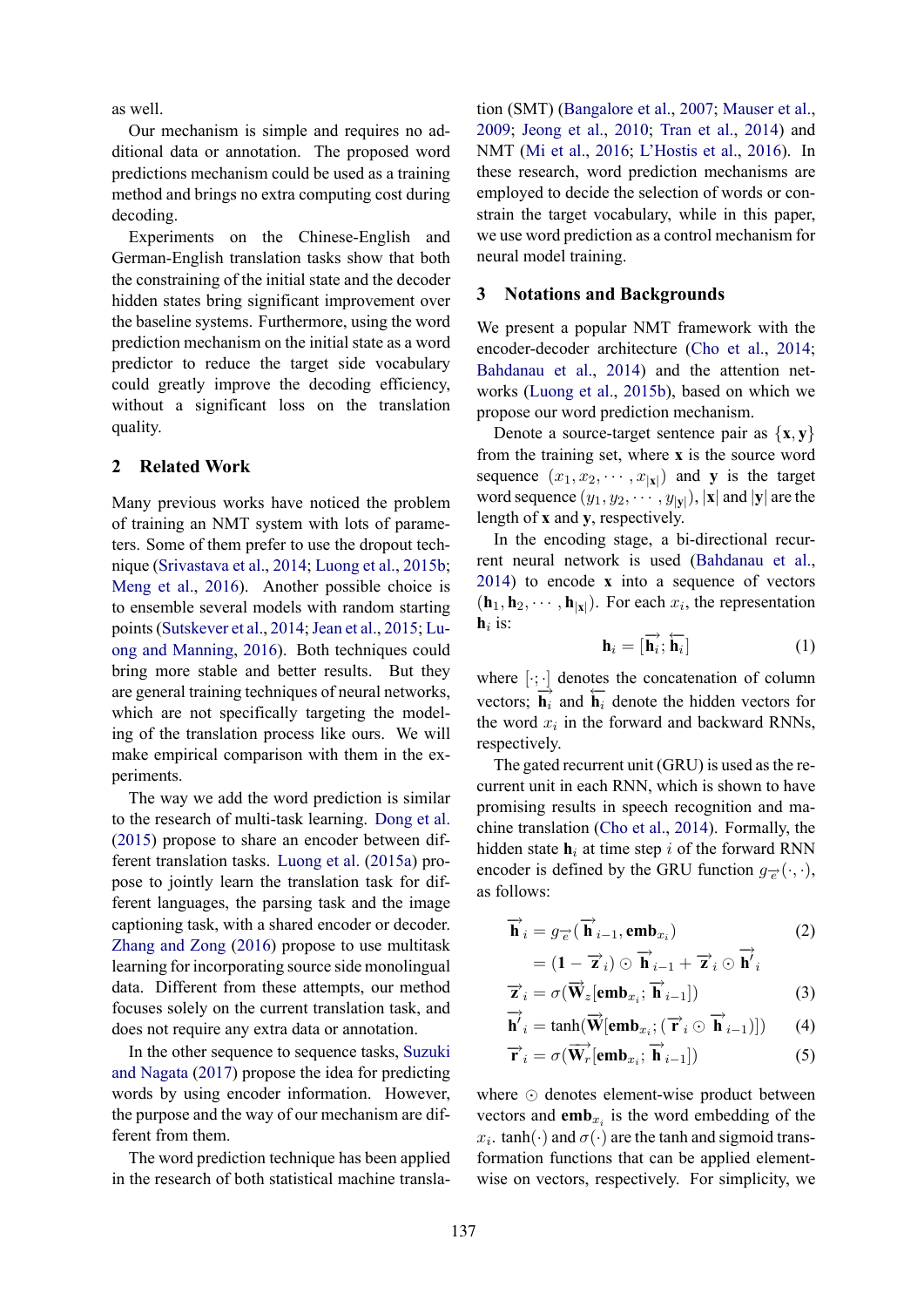

Figure 1: The NMT model with word prediction for the initial state.

omit the bias term in each network layer. The backward RNN encoder is defined likewise.

In the decoding stage, the decoder starts with the initial state  $s<sub>0</sub>$ , which is the average of source representations (Bahdanau et al., 2014).

$$
\mathbf{s}_0 = \sigma(\mathbf{W}_s \frac{1}{|\mathbf{x}|} \sum_{i=1}^{|\mathbf{x}|} \mathbf{h}_i)
$$
 (6)

At each time step  $j$ , the decoder maximizes the conditional probability of generating the jth target word, which is defined as:

$$
P(y_j|y_{< j}, \mathbf{x}) = f_d(t_d([\mathbf{emb}_{y_{j-1}}; \mathbf{s}_j; \mathbf{c}_j])) \quad (7)
$$

$$
f_d(\mathbf{u}) = \text{softmax}(\mathbf{W}_f \mathbf{u})
$$
 (8)

$$
t_d(\mathbf{v}) = \tanh(\mathbf{W}_t \mathbf{v}) \tag{9}
$$

where  $s_i$  is the decoder's hidden state, which is computed by another GRU (as in Equation 2):

$$
\mathbf{s}_j = g_d(\mathbf{s}_{j-1}, [\mathbf{emb}_{y_{j-1}}; \mathbf{c}_j]) \tag{10}
$$

and the context vector  $c_j$  is from the attention mechanism (Luong et al., 2015b):

$$
\mathbf{c}_j = \sum_{i=1}^{|\mathbf{x}|} a_{ji} \mathbf{h}_i \tag{11}
$$

$$
a_{ji} = \frac{\exp(e_{ji})}{\sum_{k=1}^{|\mathbf{x}|} \exp(e_{jk})}
$$
(12)

$$
e_{ji} = \tanh(\mathbf{W}_{att_d}[\mathbf{s}_{j-1}; \mathbf{h}_i]).
$$
 (13)

# **4 NMT with Word Predictions**

# **4.1 Word Prediction for the Initial State**

The decoder starts the generation of target sentence from the initial state  $s_0$  (Equation 6) generated by the encoder. Currently, the update for the encoder

only happens when a translation error occurs in the decoder. The error is propagated through multiple time steps in the recurrent structure until it reaches the encoder. As there are hundreds of millions of parameters in the NMT system, it is hard for the model to learn the exact representation of source sentences. As a result, the values of initial state may not be exact during the translation process, leading to poor translation performances.

We propose word prediction as a mechanism to control the values of initial state. The intuition is that since the initial state is responsible for the translation of whole target sentence, it should at least contain information of each word in the target sentence. Thus, we optimize the initial state by making prediction for all target words. For simplicity, we assume each target word is independent of each other.

Here the word prediction mechanism is a simpler sub-task of translation, where the order of words is not considered. The prediction task could be trained jointly with the translation task in a multi-task learning way (Luong et al., 2015a; Dong et al., 2015; Zhang and Zong, 2016), where both tasks share the same encoder. In other words, word prediction for the initial state could be interpreted as an improvement for the encoder. We denote this mechanism as  $WP_E$ .

As shown in Figure 1, a prediction network is added to the initial state. We define the conditional probability of  $WP_E$  as follows:

$$
P_{\rm WP_E}(\mathbf{y}|\mathbf{x}) = \prod_{j=1}^{|\mathbf{y}|} P_{\rm WP_E}(y_j|\mathbf{x}) \qquad (14)
$$

$$
P_{\text{WP}_E}(y_j|\mathbf{x}) = f_p(t_p([\mathbf{s}_0; \mathbf{c}_p])) \tag{15}
$$

where  $f_p(\cdot)$  and  $t_p(\cdot)$  are the softmax layer and non-linear layer as defined in Equation 8-9, with different parameters;  $\mathbf{c}_p$  is defined similar as the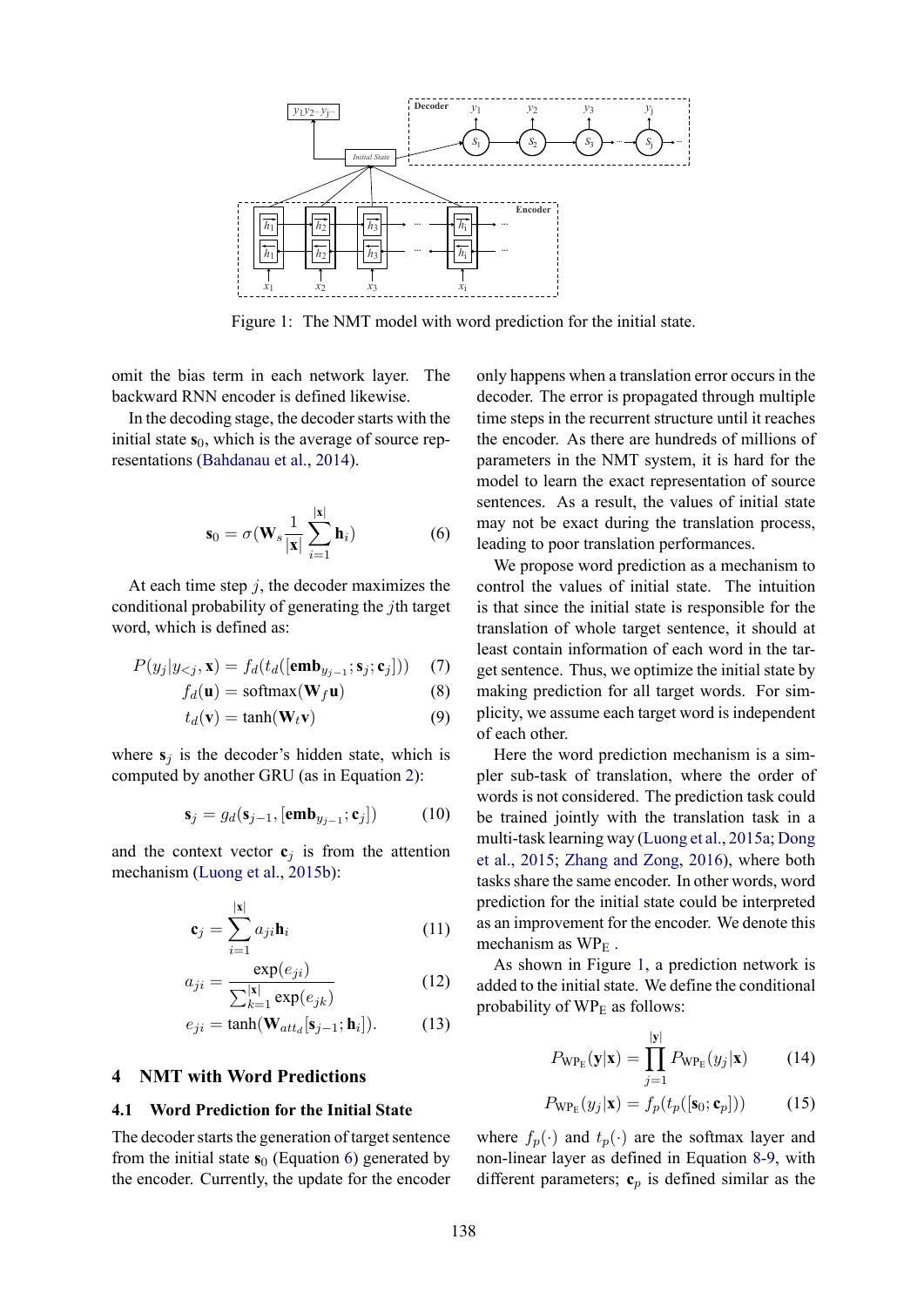

Figure 2: The NMT model with word predictions for the decoder's hidden states.

attention network, so the source side information could be enhanced.

$$
\mathbf{c}_p = \sum_{i=1}^{|\mathbf{x}|} a_i \mathbf{h}_i
$$
 (16)

$$
a_i = \frac{\exp(e_i)}{\sum_{k=1}^{|\mathbf{x}|} \exp(e_k)}\tag{17}
$$

$$
e_i = \tanh(\mathbf{W}_{att_p}[\mathbf{s}_0, \mathbf{h}_i]). \tag{18}
$$

# **4.2 Word Predictions for Decoder's Hidden States**

Similar intuition is also applied for the decoder. Because the hidden states of the decoder are responsible for the translation of target words, they should be able to predict the target words as well. The only difference is that we remove the already generated words from the prediction task. So each hidden state in the decoder is required to predict the target words which remain untranslated.

For the first state  $s_1$  of the decoder, the prediction task is similar with the task for the initial state. Since then, the prediction is no longer a separate training task, but integrated into each time step of the training process. We denote this mechanism as WP<sub>D</sub>.

As shown in Figure 2, for each time step  $\dot{\gamma}$  in the decoder, the hidden state  $s_j$  is used for the prediction of  $(y_j, y_{j+1}, \dots, y_{|\mathbf{y}|})$ . The conditional probability of  $WP<sub>D</sub>$  is defined as:

$$
P_{\text{WP}_{\text{D}}}(y_j, y_{j+1}, \cdots, y_{|\textbf{y}|} | y_{
$$
= \prod_{k=j}^{|\textbf{y}|} P_{\text{WP}_{\text{D}}}(y_k | y_{
$$
P_{\text{WP}_{\text{D}}}(y_k | y_{
$$
$$
$$

where  $f_d(\cdot)$  and  $t_d(\cdot)$  are the softmax layer and non-linear layer as defined in Equation 8-9;  $p(\cdot)$ 

is another non-linear transformation layer, which prepares the current state for the prediction:

$$
p(\mathbf{u}) = \tanh(\mathbf{W}_p \mathbf{u}).\tag{21}
$$

# **4.3 Training**

NMT models optimize the networks by maximizing the likelihood of the target translation **y** given source sentence **x**, denoted by  $L_T$ .

$$
L_{\rm T} = \frac{1}{|\mathbf{y}|} \sum_{j=1}^{|\mathbf{y}|} \log P(y_j | y_{< j}, \mathbf{x}) \tag{22}
$$

where  $P(y_i | y_{\leq i}, \mathbf{x})$  is defined in Equation 7.

To optimize the word prediction mechanism, we propose to add extra likelihood functions  $L_{\rm WP_E}$  and  $L_{\text{WP}_D}$  into the training procedure.

For the  $WP_E$ , we directly optimize the likelihood of translation and word prediction:

$$
L_1 = L_T + L_{\rm WP_E} \tag{23}
$$

$$
L_{\rm WP_E} = \log P_{\rm WP_E} \tag{24}
$$

where  $P_{\text{WP}_E}$  is defined in Equation 14.

For the  $WP<sub>D</sub>$ , we optimize the likelihood as:

$$
L_2 = L_T + L_{\rm WP_D} \tag{25}
$$

$$
L_{\rm WPD} = \sum_{j=1}^{|y|} \frac{1}{|y| - j + 1} \log P_{\rm WPD}
$$
 (26)

where  $P_{\text{WP}_D}$  is defined in Equation 19; the coefficient of the logarithm is used to calculate the average probability of each prediction.

The two mechanisms could also work together, so that both the encoder and the decoder could be improved:

$$
L_3 = L_{\rm T} + L_{\rm WP_E} + L_{\rm WP_D}.\tag{27}
$$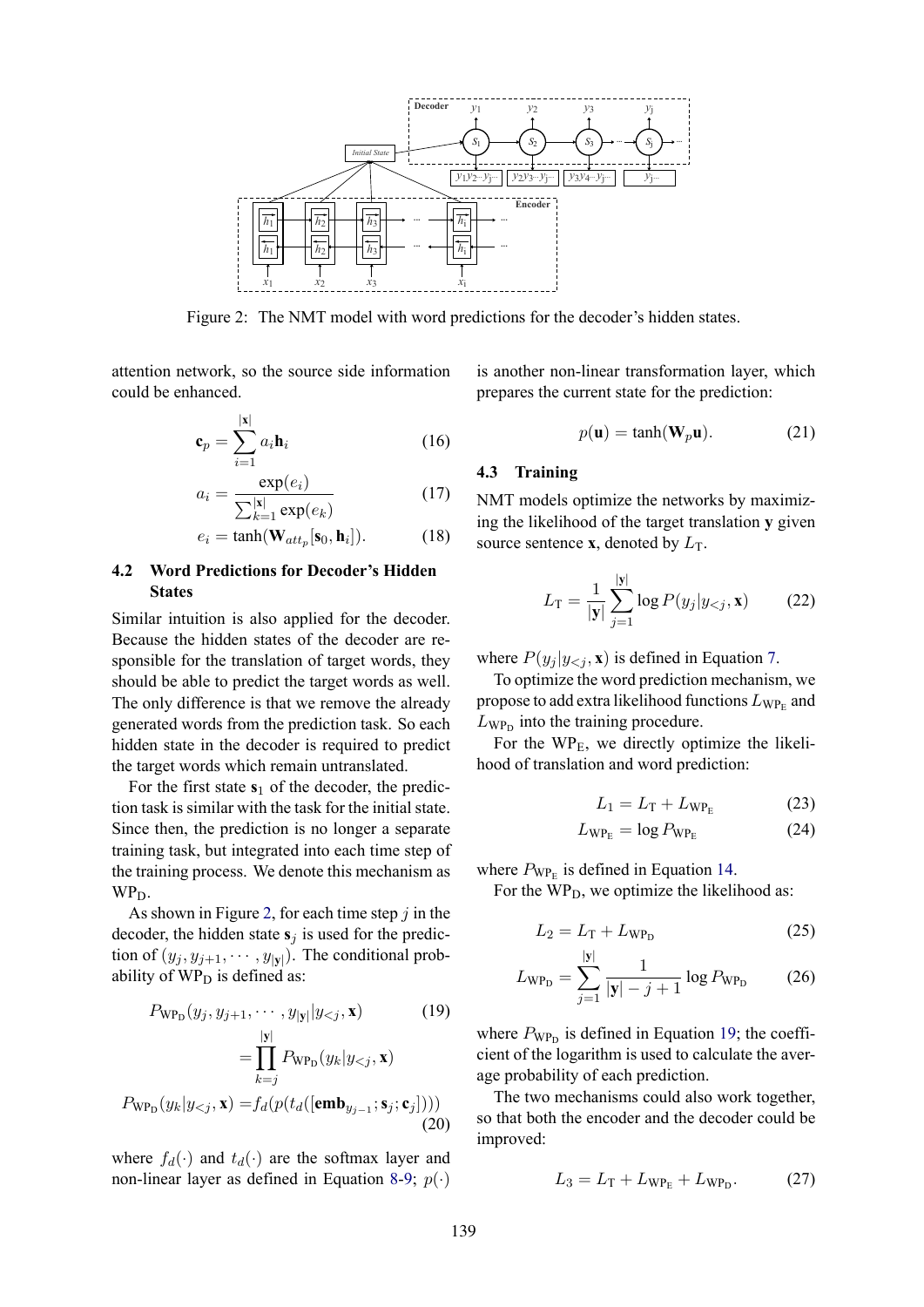### **4.4 Making Use of the Word Predictor**

The previously proposed word prediction mechanism could be used only as a extra training objective, which will not be computed during the translation. Thus the computational complexity of our models for translation stays exactly the same.

On the other hand, using a smaller and specific vocabulary for each sentence or batch will improve translation efficiency. If the vocabulary is accurate enough, there is also a chance to improve the translation quality (Jean et al., 2015; Mi et al., 2016; L'Hostis et al., 2016). Our word prediction mechanism  $WP_E$  provides a natural solution for generating a possible set of target words at sentence level. The prediction could be made from the initial state **s**<sub>0</sub>, without using extra resources such as word dictionaries, extracted phrases or frequent word lists, as in Mi et al. (2016).

# **5 Experiments**

#### **5.1 Data**

We perform experiments on the Chinese-English (CH-EN) and German-English (DE-EN) machine translation tasks. For the CH-EN, the training data consists of about 8 million sentence pairs  $<sup>1</sup>$ . We use</sup> NIST MT02 as our validation set, and the NIST MT03, MT04 and MT05 as our test sets. These sets have 878, 919, 1597 and 1082 source sentences, respectively, with 4 references for each sentence. For the DE-EN, the experiments trained on the standard benchmark WMT14, and it has about 4.5 million sentence pairs. We use newstest 2013 (NST13) as validation set, and newstest 2014(NST14) as test set. These sets have 3000 and 2737 source sentences, respectively, with 1 reference for each sentence. Sentences were encoded using byte-pair encoding (BPE) (Britz et al., 2017).

# **5.2 Systems and Techniques**

We implement a baseline system with the bidirectional encoder (Bahdanau et al., 2014) and the attention mechanism (Luong et al., 2015b) as described in Section 3, denoted as baseNMT. Then our proposed word prediction mechanism on initial state and hidden states of decoder are implemented on the baseNMT system, denoted as  $W P_{E}$ and WPD, respectively. We denote the system

use both techniques as WP<sub>ED</sub>. We implement systems with variable-sized vocabulary following (Mi et al., 2016). For comparison, we also implement systems with dropout (with dropout rate 0.5 on the output layer) and ensemble (ensemble of 4 systems at the output layer) techniques.

#### **5.3 Implementation Details**

Both our CH-EN and DE-EN experiments are implemented on the open source toolkit dl4mt<sup>2</sup>, with most default parameter settings kept the same. We train the NMT systems with the sentences of length up to 50 words. The source and target vocabularies are limited to the most frequent 30K words for both Chinese and English, respectively, with the out-of-vocabulary words mapped to a special token UNK.

The dimension of word embedding is set to 512 and the size of the hidden layer is 1024. The recurrent weight matrices are initialized as random orthogonal matrices, and all the bias vectors as zero. Other parameters are initialized by sampling from the Gaussian distribution  $\mathcal{N}(0, 0.01)$ .

We use the mini-batch stochastic gradient descent (SGD) approach to update the parameters, with a batch size of 32. The learning rate is controlled by AdaDelta (Zeiler, 2012).

For efficient training of our system, we adopt a simple pre-train strategy. Firstly, the baseNMT system is trained. The training results are used as the initial parameters for pre-training our proposed models with word predictions.

For decoding during test time, we simply decode until the end-of-sentence symbol eos occurs, using a beam search with a beam width of 5.

# **5.4 Translation Experiments**

To see the effect of word predictions in translation, we evaluate these systems in case-insensitive IBM-BLEU (Papineni et al., 2002) on both CH-EN and DE-EN tasks.

The detailed results are show in the Table 1 and Table 2. Compared to the baseNMT system, all of our models achieve significant improvements. On the CH-EN experiments, simply adding word predictions to the initial state  $(WP<sub>E</sub>)$  already brings considerable improvements. The average improvement on test set is 2.53 BLEU, showing that constraining the initial state does lead to a higher translation quality. Adding word predic-

<sup>1</sup> includes LDC2002E18, LDC2003E07, LDC2003E14, LDC2004E12, LDC2004T08, LDC2005T06, LDC2005T10, LDC2006E26 and LDC2007T09

<sup>2</sup> https://github.com/nyu-dl/dl4mt-tutorial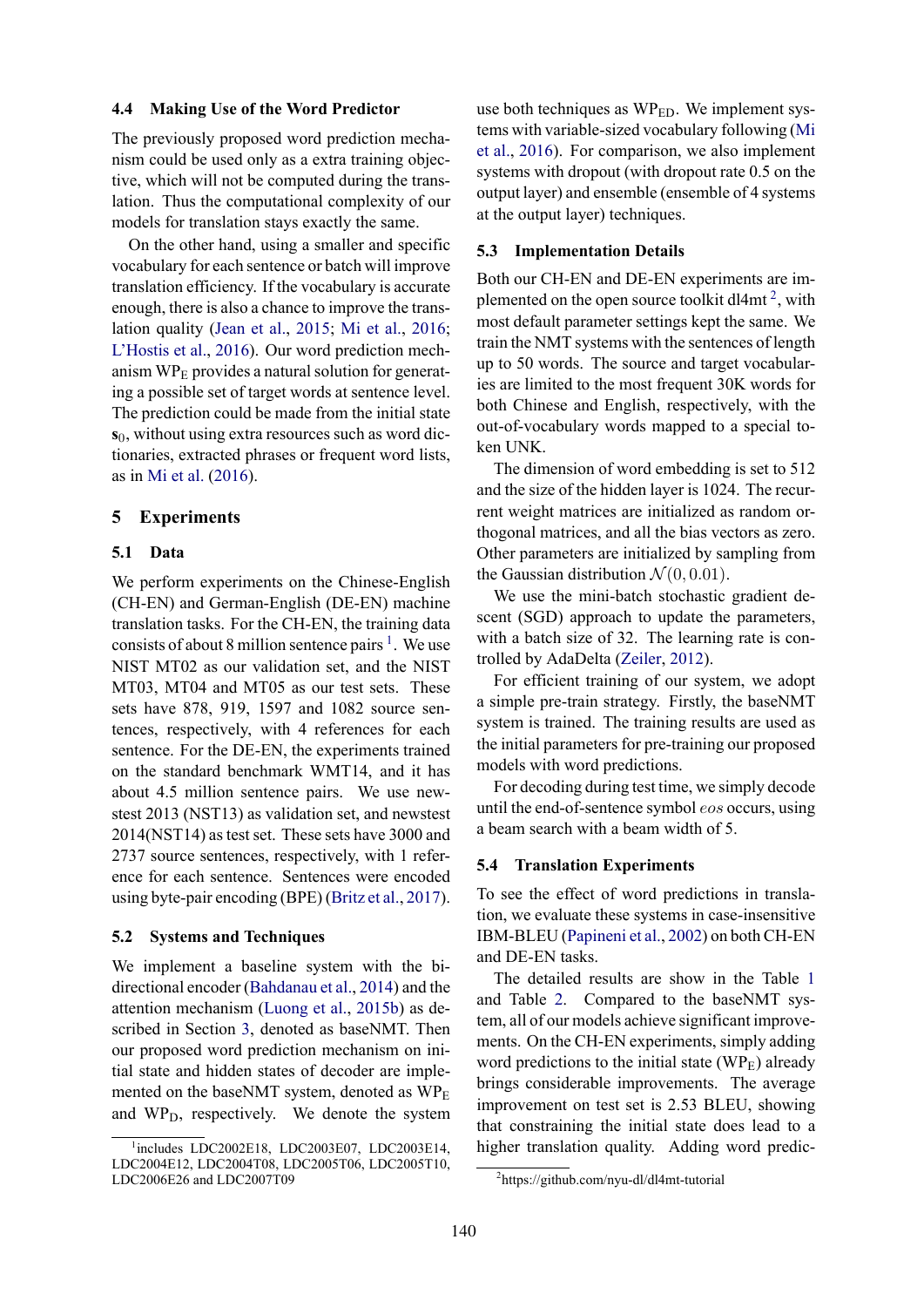| Models           | $MT02$ (dev) | <b>MT03</b> | MT <sub>04</sub> | MT <sub>05</sub> | Test Ave. | <b>IMP</b> |
|------------------|--------------|-------------|------------------|------------------|-----------|------------|
| baseNMT          | 34.04        | 34 92       | 36.08            | 33.88            | 34 96     |            |
| WP <sub>E</sub>  | 39.36        | 37 17       | 39 11            | 36.20            | 37.49     | $+2.53$    |
| $W P_D$          | 40 28        | 38.45       | 40.99            | 37.90            | 39 11     | $+4.15$    |
| WP <sub>ED</sub> | 40.25        | 39.50       | 40.91            | 38.05            | 39.49     | $+4.53$    |

Table 1: Case-insensitive 4-gram BLEU scores of baseNMT,  $WP_{F}$ ,  $WP_{D}$ ,  $WP_{FD}$  systems on the CH-EN experiments. (The "IMP" column presents the improvement of test average compared to the baseNMT. )

| Models           | NST13(dev) | NST <sub>14</sub> | <b>IMP</b> |
|------------------|------------|-------------------|------------|
| baseNMT          | 23.56      | 20.68             |            |
| WP <sub>E</sub>  | 24 44      | 21.09             | $+0.41$    |
| WP <sub>D</sub>  | 25 31      | 21.54             | $+0.86$    |
| WP <sub>ED</sub> | 25.97      | 2198              | $+1.3$     |

Table 2: Case-insensitive 4-gram BLEU scores of baseNMT, WP<sub>E</sub>, WP<sub>D</sub>, WP<sub>ED</sub> systems on the DE-EN experiments.

| Models              | <b>Test</b> | <b>IMP</b> |
|---------------------|-------------|------------|
| baseNMT             | 34.86       |            |
| $\rm WP_{ED}$       | 39.49       | $+4.53$    |
| baseNMT-dropout     | 37.02       | $+2.06$    |
| $WPED$ -dropout     | 39.25       | $+4.29$    |
| baseNMT-ensemble(4) | 37.71       | $+2.75$    |
| $WPED$ -ensemble(4) | 40.75       | $+5.79$    |

Table 3: Average case-insensitive 4-gram BLEU scores on the CH-EN experiments for baseNMT and WPED systems, with the dropout and ensemble techniques.

tions to the hidden states in the decoder  $(WP_D)$ leads to further improvements against baseNMT  $(4.15$  BLEU), because WP<sub>D</sub> adds constraints to the state transitions through different time steps in the decoder. Using both techniques improves the baseline by 4.53 BLEU. On the DE-EN experiments, the improvement of  $WP_E$  model is 0.41 BLEU and  $WP<sub>D</sub>$  model is 0.86 BLEU on test set. When use both techniques, the WP<sub>ED</sub> improves on the test set is 1.3 BLEU.

We compare our models with systems using dropout and ensemble techniques. The results show in Table 3 and 4. On the CH-EN experiments, the dropout method successfully improves the baseNMT system by 2.06 BLEU. However, it does not work on our  $WP_{ED}$  system. The ensemble technique improves the baseNMT system by 2.75 BLEU. It still improves  $WP_{ED}$  by 1.26

| Models              | <b>Test</b> | <b>IMP</b> |
|---------------------|-------------|------------|
| baseNMT             | 20.68       |            |
| $WP_{ED}$           | 21.98       | $+1.3$     |
| baseNMT-dropout     | 21.62       | $+0.94$    |
| $WPED$ -dropout     | 21.71       | $+1.03$    |
| baseNMT-ensemble(4) | 21.58       | $+0.9$     |
| $WPED$ -ensemble(4) | 22.47       | $+1.79$    |

Table 4: Case-insensitive 4-gram BLEU scores on the DE-EN experiments for baseNMT and WP<sub>ED</sub> systems, with the dropout and ensemble techniques.

BLEU, but the improvement is smaller than on the baseNMT. On the DE-EN experiments, the phenomenon of experiments is similar to CH-EN experiments. The baseNMT system improves 0.94 through dropout method and 0.9 BLEU through ensemble method. The dropout technique also does not work on  $W_{\text{FD}}$  and the ensemble technique improves 1.79 BLEU. These comparisons suggests that our system already learns better and stable values for the parameters, enjoying some of the benefits of general training techniques like dropout and ensemble. Compared to dropout and ensemble, our method WP<sub>ED</sub> achieves the highest improvement against the baseline system on both CH-EN and DE-EN experiments. Along with ensemble method, the improvement could be up to 5.79 BLEU and 1.79 BLEU respectively.

# **5.5 Word Prediction Experiments**

Since we include an explicit word prediction mechanism during the training of NMT systems, we also evaluate the prediction performance on the CH-EN experiments to see how the training is improved.

For each sentence in the test set, we use the initial state of the given model to make prediction about the possible words. We denote the set of top n words as  $T_n$ , the set of words in all the references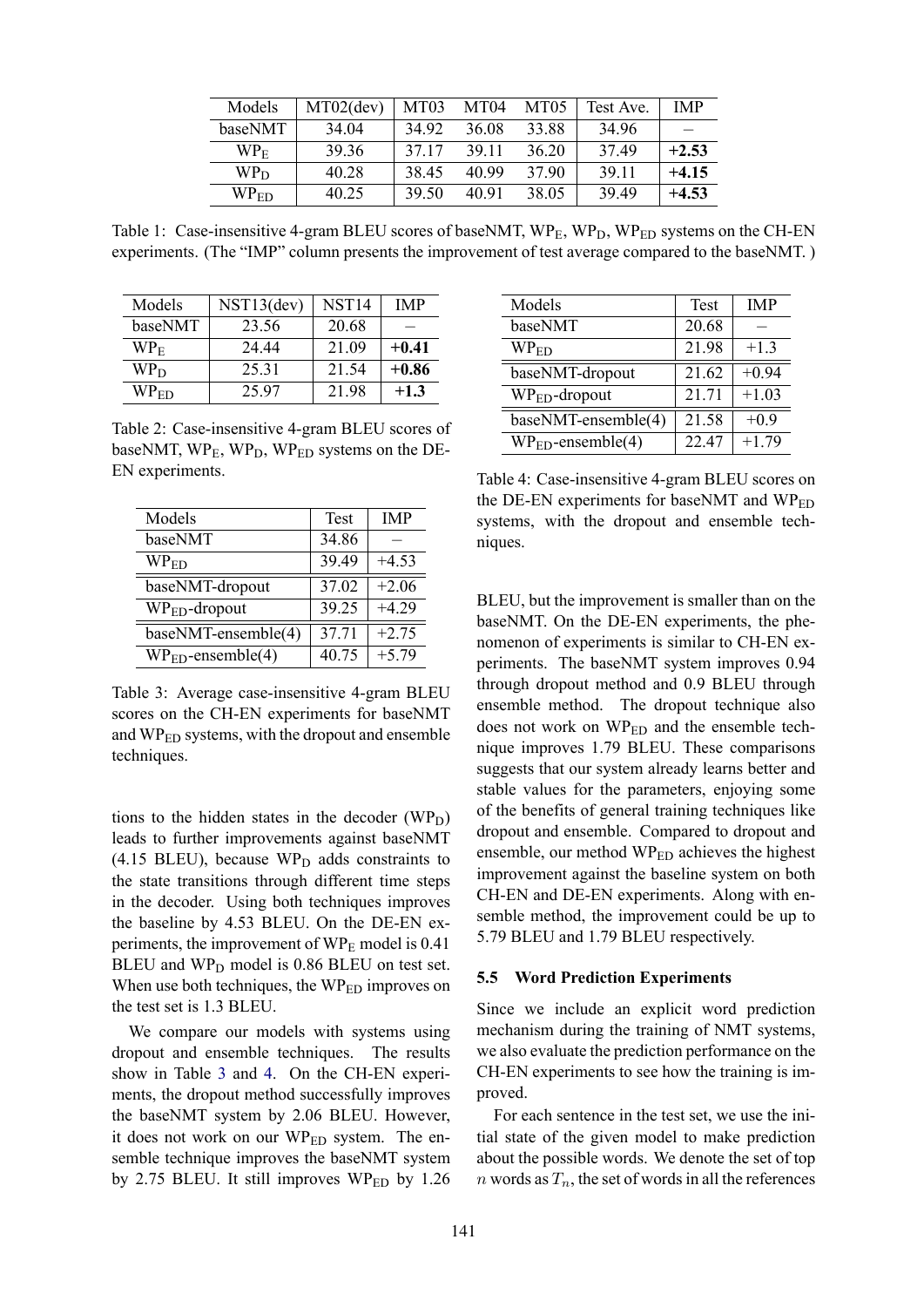| $top-n$   | baseNMT |        | $\rm WP_E$ |        |  |
|-----------|---------|--------|------------|--------|--|
|           | Prec.   | Recall | Prec.      | Recall |  |
| $top-10$  | 45%     | 17%    | 73%        | 30%    |  |
| $top-20$  | 33%     | 21%    | 63%        | 43%    |  |
| $top-50$  | 21%     | 30%    | 41%        | 55%    |  |
| $top-100$ | 14%     | 39%    | 28%        | 68%    |  |
| $top-1k$  | $2\%$   | 67%    | $4\%$      | 89%    |  |
| $top-5k$  | 0.7%    | 84%    | $0.9\%$    | 95%    |  |
| $top-10k$ | 0.4%    | 90%    | 0.5%       | 97%    |  |

Table 5: Comparison between baseNMT and  $W P_{\rm E}$ in precision and recall for the different prediction size on the CH-EN experiments.

as R. We define the precision, recall of the word prediction as follows:

$$
\text{precision} = \frac{|T_n \cap R|}{|T_n|} * 100\% \tag{28}
$$

$$
\text{recall} = \frac{|T_n \cap R|}{|R|} * 100\% \tag{29}
$$

We compare the prediction performance of baseNMT and  $WP_E$ . WP<sub>ED</sub> has similar prediction results with  $WP_E$ , so we omit its results. As shown in Table 5, baseNMT system has a relatively lower prediction precision, for example, 45% in top 10 prediction. With an explicit training, the  $W\text{P}_E$ could achieve a much higher precision in all conditions. Specifically, the precision reaches 73% in top 10. This indicates that the initial state in  $W\text{P}_E$ contains more specific information about the prediction of the target words, which may be a step towards better semantic representation, and leads to better translation quality.

Because the total words in the references are limited (around 50), the precision goes down, as expected, when a larger prediction set is considered. On the other hand, the recall of  $W P_{E}$  is also much higher than baseNMT. When given 1k predictions,  $WP_E$  could successfully predict 89% of the words in the reference. The recall goes up to 95% with 5k predictions, which is only 1/6 of the current vocabulary.

To analyze the process of word prediction, we draw the attention heatmap (Equation 16) between the initial state  $s_0$  and the bi-directional representation of each source side word  $\mathbf{h}_i$  for an example sentence. As shown in Figure 3, both examples show that the initial states have a very strong attention with all the content words in the source sentence. The blank cells are mostly functions words



Figure 3: Two examples of the attention heatmap between the initial state  $s_0$  and the bi-directional representation of each source side word  $\mathbf{h}_i$  from the CH-EN test sets. (The English translation of each source word is annotated in the parentheses after it. )

or high frequent tokens such as "的  $('s)$ ", "是  $(is)$ ", " $\overline{m}$  (and)", " $\overleftrightarrow{E}$  (it)", comma and period. This indicates that the initial state successfully encodes information about most of the content words in the source sentence, which contributes for a high prediction performance and leads to better translation.

#### **5.6 Improving Decoding Efficiency**

To make use of the word prediction, we conduct experiments using the predicted vocabulary, with different vocabulary size (1k to 10k) on the CH-EN experiments, denoted as  $WP_E-V$  and  $WP_{ED}-V$ . The comparison is made in both translation quality and decoding time. As all our models with fixed vocabulary size have exactly the same number of parameters for decoding (extra mechanism is used only for training), we only plot the decoding time of the  $W\text{P}_{ED}$  for comparison. Figure 4 and 5 show the results.

When we start the experiments with top 1k vocabulary (1/30 of the baseline settings), the translation quality of both  $WP_E-V$  and  $WP_{ED}-V$  are already higher than the baseNMT; while their decoding time is less than 1/3 of an NMT system with 30k vocabulary. When the size of vocabulary increases, the translation quality improves as well. With a 6k predicted vocabulary (1/5 of the baseline settings), the decoding time is about 60% of a full-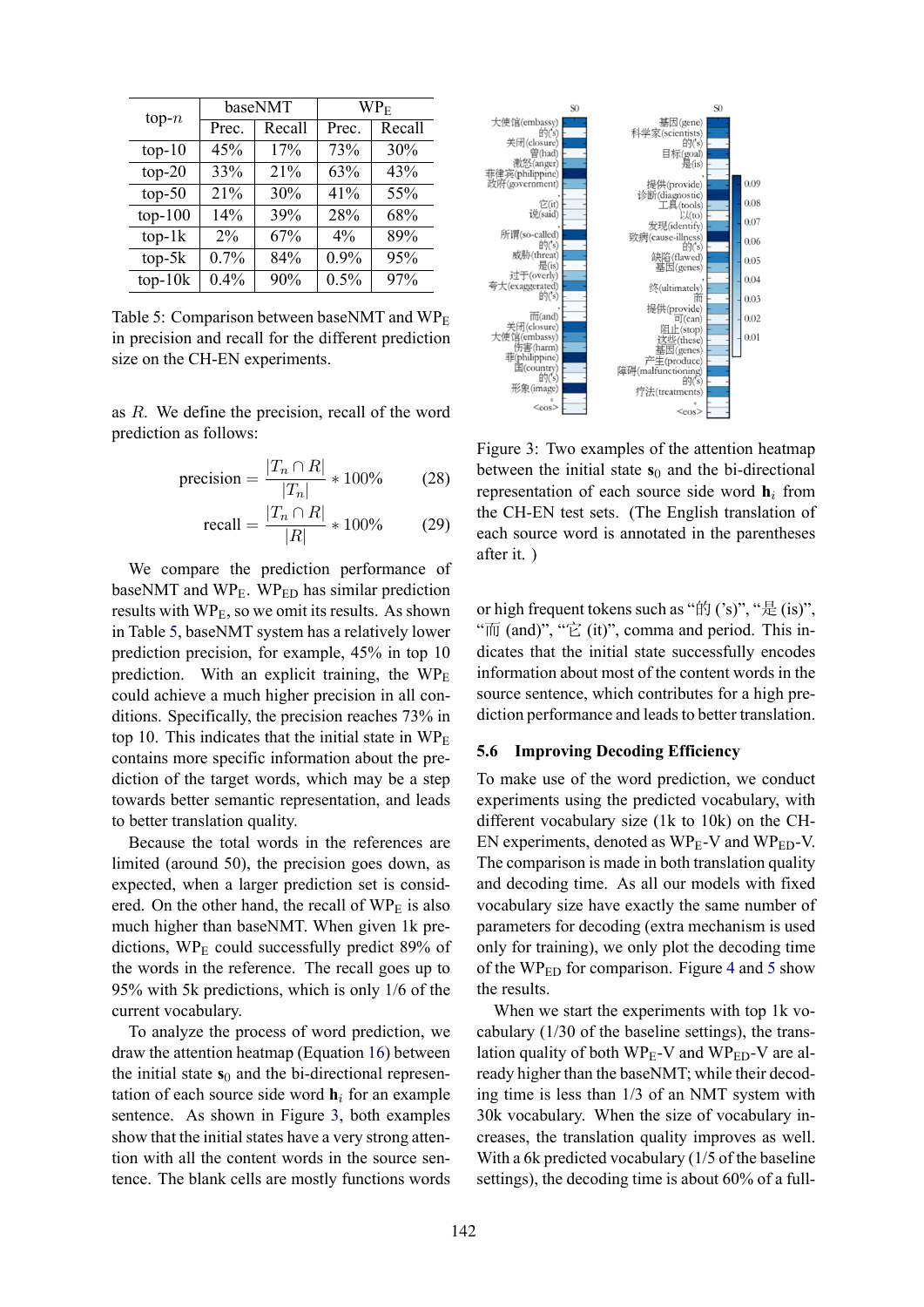

Figure 4: BLEU scores with different vocabulary sizes for each sentence on the CH-EN experiments. (The performance of baseNMT, WPE,  $WP<sub>D</sub>$ ,  $WP<sub>ED</sub>$  are plotted as horizontal lines for comparison.)



Figure 5: Decoding time with different vocabulary sizes for each sentence on the CH-EN experiments. (The horizontal line shows the decoding time for the systems with fixed vocabulary. )

vocabulary system; the performances of both systems with variable size vocabulary are comparable their corresponding fixed-vocabulary systems, which is higher than the baseNMT by 2.53 and 4.53 BLEU, respectively.

Although the comparison may not be fair enough due to the language pair and training conditions, the above relative improvements (e.g.  $WP_{ED}$ -V v.s. baseNMT) is much higher than previous research of manipulating the vocabularies (Jean et al., 2015; Mi et al., 2016; L'Hostis et al., 2016). This is because our mechanism is not only about reducing the vocabulary itself for each sentence or batch, it also brings improvement to the overall translation model. Please note that un-

like these research, we keep the target vocabulary to be 30k in all our experiments, because we are not focusing on increasing the vocabulary size in this paper. It will be interesting to combine our mechanism with larger vocabulary to further enhance the translation performance. Again, our mechanism requires no extra annotation, dictionary, alignment or separate discriminative predictor, etc.

#### **5.7 Translation Analysis**

We also analyze real-case translations to see the difference between different systems (Table 6).

It is easy to see that the baseNMT system misses the translations of several important words, such as "advertising", "1.5", which are marked with underline in the reference. It also wrongly translates the company name "time warner inc." as the redundant information "internet company"; "america online" as "us line".

The results of dropout or ensemble show improvement compared to the baseNMT. But they still make mistakes about the translation of "online" and the company name "time warner inc.".

With WP<sub>ED</sub>, most of these errors no longer exist, because we force the encoder and decoder to carry the exact information during translation.

# **6 Conclusions**

The encoder-decoder architecture provides a general paradigm for learning machine translation from the source language to the target language. However, due to the large amount of parameters and relatively small training data set, the end-toend learning of an NMT model may not be able to learn the best solution. We argue that at least part of the problem is caused by the long error backpropagation pipeline of the recurrent structures in multiple time steps, which provides no direct control of the information carried by the hidden states in both the encoder and decoder.

Instead of looking for other annotated data, we notice that the words in the target language sentence could be viewed as a natural annotation. We propose to use the word prediction mechanism to enhance the initial state generated by the encoder and extend the mechanism to control the hidden states of decoder as well. Experiments show promising results on the Chinese-English and German-English translation tasks. As a byproduct, the word predictor could be used to improve the efficiency of decoding, which may be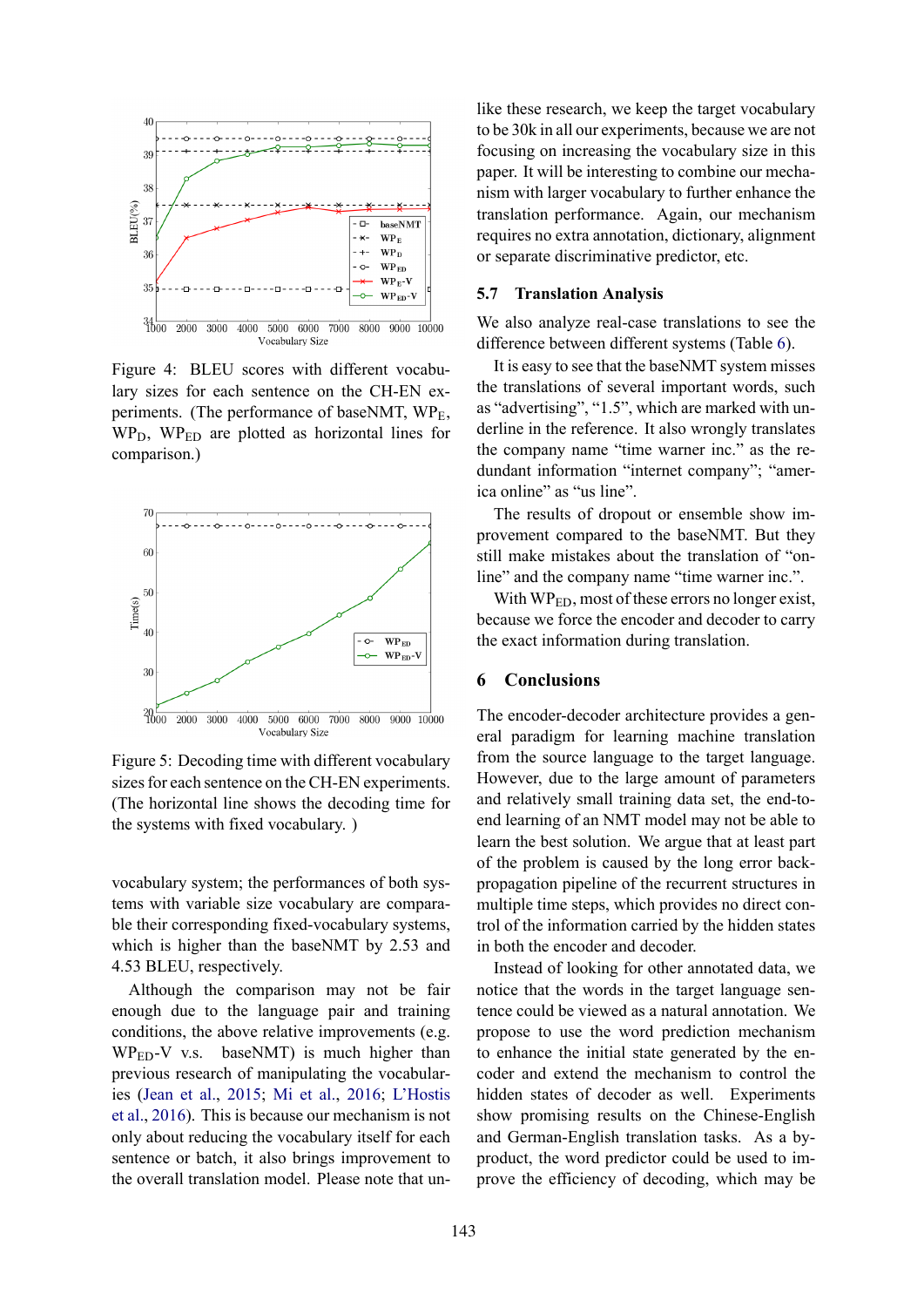| source                 | 时代华纳公司的网络公司美国线上说,它预期二 o o 二年的广告与商业销售将由<br>二。。一年的二十七亿美元减少到十五亿美元。                                                                                                                                                      |
|------------------------|----------------------------------------------------------------------------------------------------------------------------------------------------------------------------------------------------------------------|
| reference              | america online, the internet arm of time warner conglomerate, said it expects<br>advertising and commerce revenue to decline from us \$ 2.7 billion in 2001 to us \$ 1.5<br>in 2002.                                 |
| baseNMT                | in the us line, the internet company 's internet company said on the internet that it<br>expected that the business sales in 2002 would fall from \$ UNK billion to \$ UNK billion<br>in $2001$ .                    |
| baseNMT<br>$+$ dropout | on the united states line, UNK 's internet company said on the internet that it expects<br>to reduce the annual <b>advertising and commercial</b> sales from \$ UNK billion in 2001 to<br>$$1.5$ billion.            |
| baseNMT<br>+ensemble   | in the us line, the internet company 's internet company said that it expected that the<br>advertising and commercial sales volume for 2002 would be reduced from us \$ UNK<br>billion to us $$1.5$ billion in 2001. |
| WP <sub>ED</sub>       | the internet company of time warner inc., the us online, said that it expects that the<br>advertising and commercial sales in 2002 will decrease from \$ UNK billion in 2001<br>to us $$1.5$ billion.                |

Table 6: Comparisons of different systems in translating the same example sentence, which from CH-EN test sets. ("source" indicates the source sentence; "reference" indicates the human translation; the translation results are indicated by their system names, including our best "WP $_{ED}$ " systems. The underline words in the reference are missed in the baseNMT output; the bold font indicates improvements over the baseNMT system; and the italic font indicates remaining translation errors.)

crucial for large scale applications.

Our attempts demonstrate that the learning of the large scale neural network systems is still not good enough. In the future, it might be helpful to analyze the benefits of jointly learning other related tasks together with machine translation, to provide further control of the learning process. It is interesting to demonstrate the effectiveness of the proposed mechanism on other sequence to sequence learning tasks as well.

# **Acknowledgments**

We would like to thank the anonymous reviewers for their insightful comments. Shujian Huang is the corresponding author. This work is supported by the National Science Foundation of China (No. 61672277, 61472183), the Jiangsu Provincial Research Foundation for Basic Research (No. BK20170074).

# **References**

Dzmitry Bahdanau, Kyunghyun Cho, and Yoshua Bengio. 2014. Neural machine translation by jointly learning to align and translate. *CoRR* abs/1409.0473. http://arxiv.org/abs/1409.0473.

Srinivas Bangalore, Patrick Haffner, and Stephan Kan-

thak. 2007. Statistical machine translation through global lexical selection and sentence reconstruction. In *Proceedings of the 45th Annual Meeting of the Association of Computational Linguistics*. Association for Computational Linguistics, pages 152–159. http://aclweb.org/anthology/P07-1020.

- Denny Britz, Anna Goldie, Minh-Thang Luong, and Quoc Le. 2017. Massive Exploration of Neural Machine Translation Architectures. *ArXiv e-prints* .
- Kyunghyun Cho, Bart van Merrienboer, Caglar Gulcehre, Dzmitry Bahdanau, Fethi Bougares, Holger Schwenk, and Yoshua Bengio. 2014. Learning phrase representations using rnn encoder–decoder for statistical machine translation. In *Proceedings of the 2014 Conference on Empirical Methods in Natural Language Processing (EMNLP)*. Association for Computational Linguistics, pages 1724–1734. https://doi.org/10.3115/v1/D14-1179.
- Junyoung Chung, Çaglar Gülçehre, KyungHyun Cho, and Yoshua Bengio. 2014. Empirical evaluation of gated recurrent neural networks on sequence modeling. *CoRR* abs/1412.3555. http://arxiv.org/abs/1412.3555.
- Daxiang Dong, Hua Wu, Wei He, Dianhai Yu, and Multi-task learning for multiple language translation. In *Proceedings of the 53rd Annual Meeting of the Association for Computational Linguistics and the 7th International Joint Conference on Natural Language Processing (Volume 1: Long Papers)*. Association